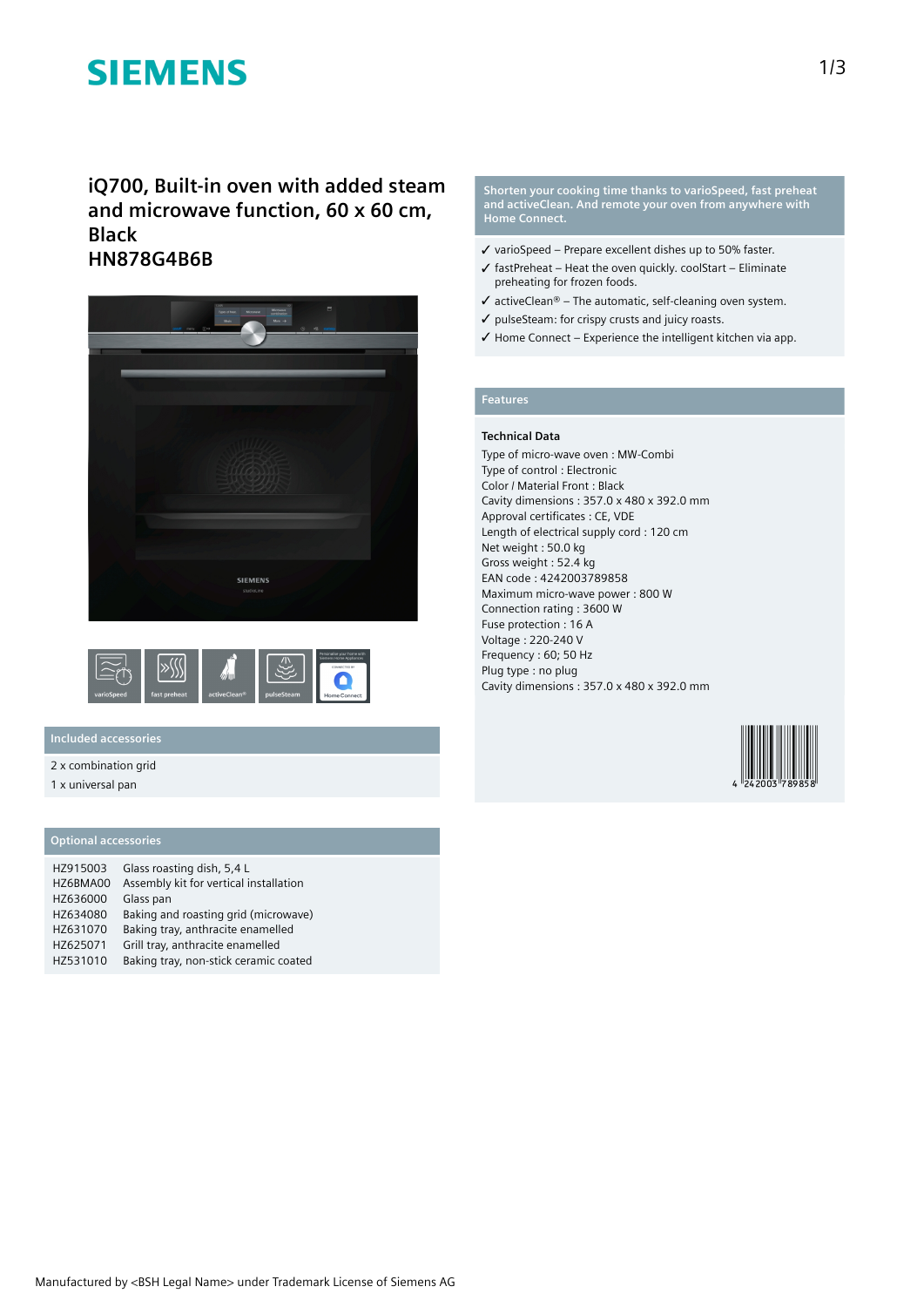# **SIEMENS**

## **iQ700, Built-in oven with added steam and microwave function, 60 x 60 cm, Black HN878G4B6B**

#### **Features**

#### **Design**

- 5.7" TFT touchDisplay Plus
- Cavity inner surface: enamel anthracite
- Drop down oven door, softClose, softOpen
- ●
- studioLine Black Steel Design
- Stainless steel control dial
- We recommend you to choose complementary products within IQ700, in order to assure an optimal design combination of your Built-In appliances.

#### **Features**

- Intelligent microwave inverter technology: For optimised results maximum output power will be regulated to 600 W when used in longer operation for gentler cooking.
- Digital temperature display with proposal
- Actual temperature display
- Heating-up indicator
- Temperature probe
- ●
- Electronic door lock
- Control panel lock
- Automatic safety switch off
- Residual heat indicator
- Start button
- Door contact switch
- ●
- WLAN Home connect enabled
- cookControl Plus
- bakingSensor
- roastingSensor Plus
- ●
- Electronic oven clock timer
- Multilevel LED Illumination, LED light, Light on/off when door opened/closed
- Tank empty indicator
- Integral cooling fan
- 5 shelf positions in oven
- **Cleaning**
- activeClean

#### **Programmes/functions**

- Oven with microwave with 15 PC heating methods: 4D hot air, hotairGentle, conventional top & bottom heating, Conventional heat Gentle, hot air grilling, full width grill, half width grill, Pizza setting, coolStart, bottom heat, intensive conventional heat, low temperature cooking, keep warm, dehydrate, plate warming
- Additional heating methods with steam: reheating with steam, Dough proving
- Additional heating methods with microwave: Microwave, Combi microwave variable, Dough proving, reheating with steam ● Fast preheat

### **Accessories**

- 1 level telescopic shelf, pyrolitic proof
- 2 x combination grid, 1 x universal pan
- **Technical information**
- Cavity volume: 67 litres
- 1 l Water tank capacity:
- Temperature range 30 °C 275 °C
- Location of water tank: Outside cavity
- Total connected load electric: 3.6 KW
- 120 cm Cable length
- Nominal voltage: 220 240 V
- Appliance dimension (hxwxd): 595 mm x 594 mm x 548 mm
- Niche dimension (hxwxd): 585 mm 595 mm x 560 mm 568 mm x 550 mm
- Please refer to the dimensions provided in the installation manual